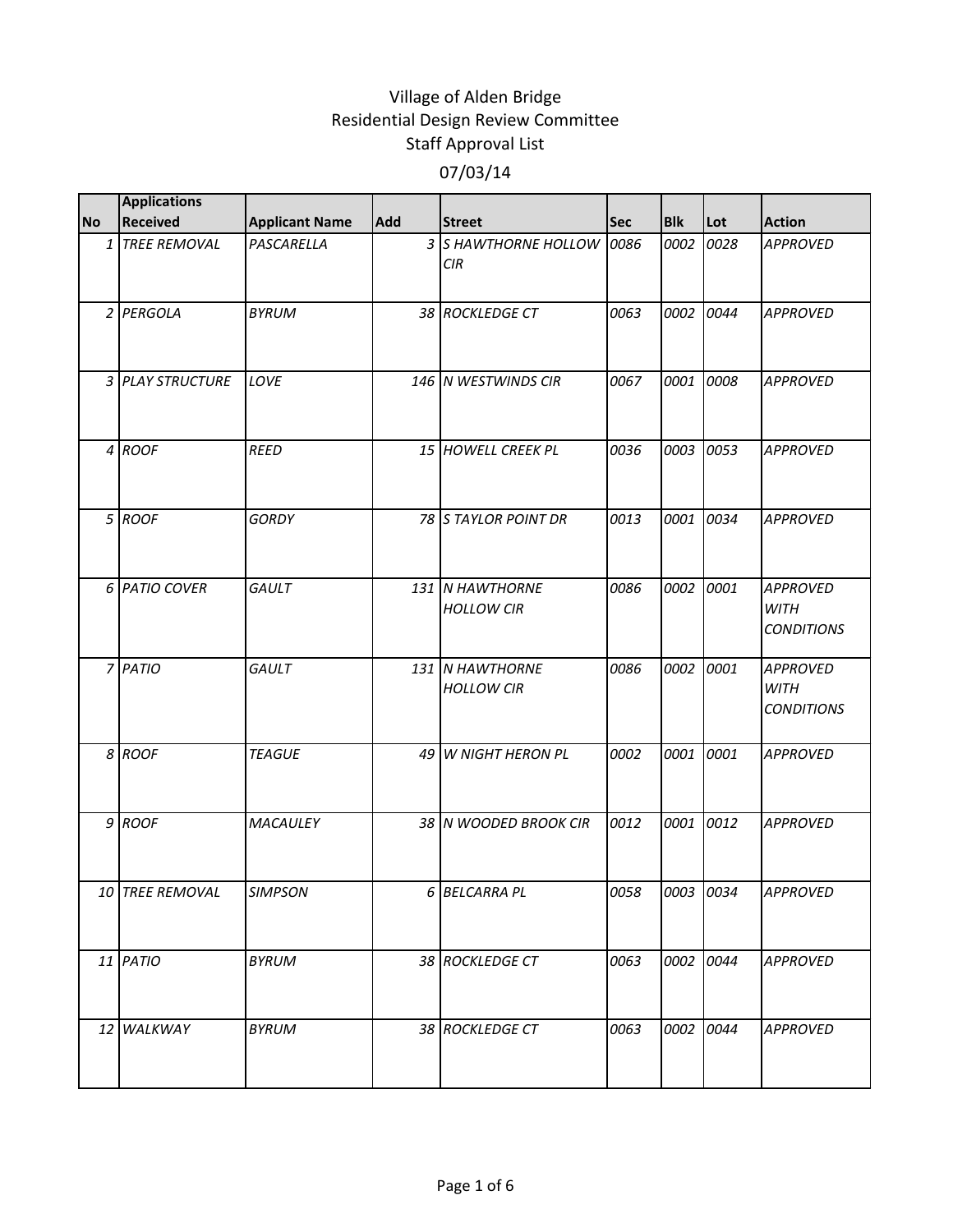|           | <b>Applications</b> |                       |     |                                        |      |            |      |                                                     |
|-----------|---------------------|-----------------------|-----|----------------------------------------|------|------------|------|-----------------------------------------------------|
| <b>No</b> | <b>Received</b>     | <b>Applicant Name</b> | Add | <b>Street</b>                          | Sec  | <b>Blk</b> | Lot  | <b>Action</b>                                       |
|           | 13 TREE REMOVAL     | <b>SWITZER</b>        | 227 | W STEDHILL LOOP                        | 0099 | 0002       | 0006 | <b>APPROVED</b>                                     |
|           | 14 TREE REMOVAL     | <b>WEI</b>            |     | 106 W ELM CRESCENT                     | 0004 | 0001       | 0024 | <b>APPROVED</b>                                     |
|           | 15 GENERATOR        | <b>HENDERSON</b>      |     | 15 ROWAN TREE PL                       | 0089 | 0001       | 0040 | <b>APPROVED</b><br><b>WITH</b><br><b>CONDITIONS</b> |
|           | 16 PERGOLA          | <b>FREY</b>           |     | 27 HARMONY ARBOR CT                    | 0018 | 0002       | 0028 | <b>APPROVED</b><br><b>WITH</b><br><b>CONDITIONS</b> |
|           | 17 DECK             | <b>FREY</b>           |     | 27 HARMONY ARBOR CT                    | 0018 | 0002       | 0028 | <b>APPROVED</b><br><b>WITH</b><br><b>CONDITIONS</b> |
|           | 18 POOL             | <b>GRAHAM</b>         |     | 15 EMERY MILL PL                       | 0086 | 0002       | 0032 | <b>APPROVED</b><br><b>WITH</b><br><b>CONDITIONS</b> |
|           | 19 FIREPIT          | <b>GRAHAM</b>         |     | 15 EMERY MILL PL                       | 0086 | 0002       | 0032 | <b>APPROVED</b><br><b>WITH</b><br><b>CONDITIONS</b> |
|           | 20 TREE REMOVAL     | <b>GRAHAM</b>         |     | 15 EMERY MILL PL                       | 0086 | 0002       | 0032 | <b>APPROVED</b><br><b>WITH</b><br><b>CONDITIONS</b> |
|           | 21 ROOF             | <b>GIBBS</b>          |     | 58 E STOCKBRIDGE<br><b>LANDING CIR</b> | 0017 | 0001       | 0028 | <b>APPROVED</b>                                     |
|           | 22 FENCE            | <b>HOUSTON</b>        |     | 50 E SANDALBRANCH CIR                  | 0018 | 0001       | 0030 | <b>APPROVED</b>                                     |
|           | 23 POOL             | <b>STEPHENSON</b>     |     | 98 N LINTON RIDGE CIR                  | 0034 | 0001       | 0012 | APPROVED<br><b>WITH</b><br><b>CONDITIONS</b>        |
|           | 24 POOL             | <b>TAYLOR</b>         | 26  | <b>WATERMINT PL</b>                    | 0084 | 0001       | 0031 | <b>APPROVED</b><br><b>WITH</b><br><b>CONDITIONS</b> |
|           | 25 PATIO COVER      | <b>CAMPBELL</b>       |     | 14 KENMARE CT                          | 0067 | 0001       | 0041 | <b>APPROVED</b><br>WITH<br><b>CONDITIONS</b>        |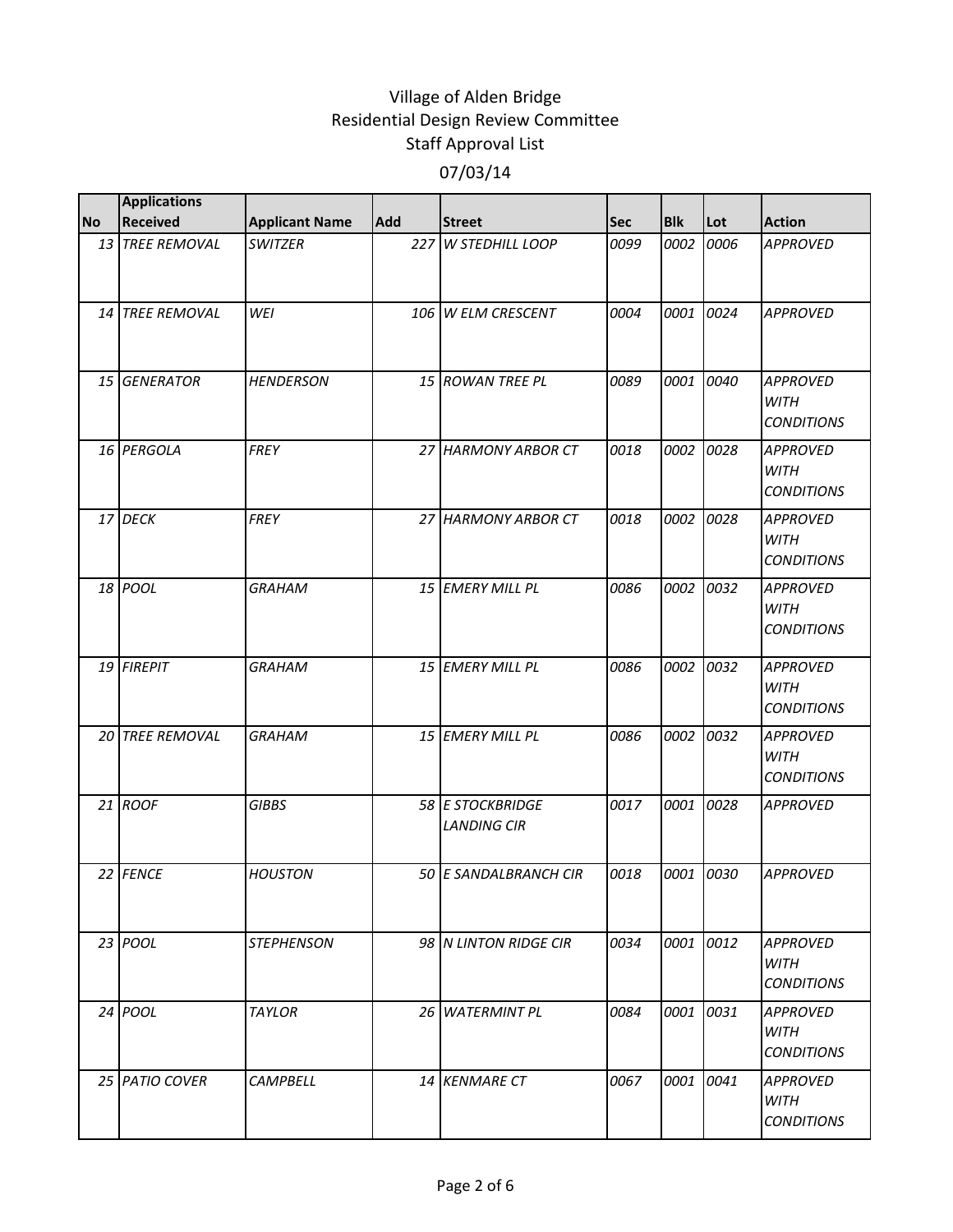|           | <b>Applications</b> |                       |            |                          |            |            |      |                                                     |
|-----------|---------------------|-----------------------|------------|--------------------------|------------|------------|------|-----------------------------------------------------|
| <b>No</b> | Received            | <b>Applicant Name</b> | <b>Add</b> | <b>Street</b>            | <b>Sec</b> | <b>Blk</b> | Lot  | <b>Action</b>                                       |
|           | 26 FENCE            | <b>CAMPBELL</b>       |            | 14 KENMARE CT            | 0067       | 0001       | 0041 | <b>APPROVED</b>                                     |
|           | 27 PATIO            | <b>CAMPBELL</b>       |            | 14 KENMARE CT            | 0067       | 0001       | 0041 | <b>APPROVED</b>                                     |
|           | 28 TREE REMOVAL     | <b>CHOKSI</b>         |            | 23 PIPERS MEADOW ST      | 0055       | 0001       | 0014 | <b>APPROVED</b><br>WITH<br><b>CONDITIONS</b>        |
|           | 29 WALKWAY          | <b>SORAIRE</b>        |            | 11 TIMBERSTAR ST         | 0042       | 0003       | 0017 | <b>APPROVED</b>                                     |
|           | 30 WINDOWS          | <b>BURNETT</b>        |            | 51 SLATESTONE CIR        | 0050       | 0001       | 0045 | <b>APPROVED</b>                                     |
|           | 31 YARD STRUCTURE   | <b>WHIDDON</b>        |            | 78 E FAIRBRANCH CIR      | 0044       | 0001       | 0029 | <b>APPROVED</b>                                     |
|           | 32 PATIO            | <b>WHIDDON</b>        |            | 78 E FAIRBRANCH CIR      | 0044       | 0001       | 0029 | <b>APPROVED</b><br><b>WITH</b><br><b>CONDITIONS</b> |
|           | 33 GENERATOR        | <b>HEDDERMAN</b>      |            | 119 S EVANGELINE OAK CIR | 0085       | 0001       | 0001 | <b>APPROVED</b><br><b>WITH</b><br><b>CONDITIONS</b> |
|           | 34 PERGOLA          | <b>NELSON</b>         |            | 6 CHURCHDALE PL          | 0007       | 0001       | 0042 | <b>APPROVED</b><br><b>WITH</b><br><b>CONDITIONS</b> |
|           | 35 DECK             | <b>NELSON</b>         |            | 6 CHURCHDALE PL          | 0007       | 0001       | 0042 | <b>APPROVED</b>                                     |
|           | 36 FENCE            | <b>SCOTT</b>          |            | 99 SHEERBORNE CT         | 0026       | 0001       | 0061 | <b>APPROVED</b><br>WITH<br><i>CONDITIONS</i>        |
|           | 37 YARD STRUCTURE   | <b>CALABRO</b>        |            | 47 PINERY RIDGE PL       | 0014       | 0001       | 0023 | <b>APPROVED</b>                                     |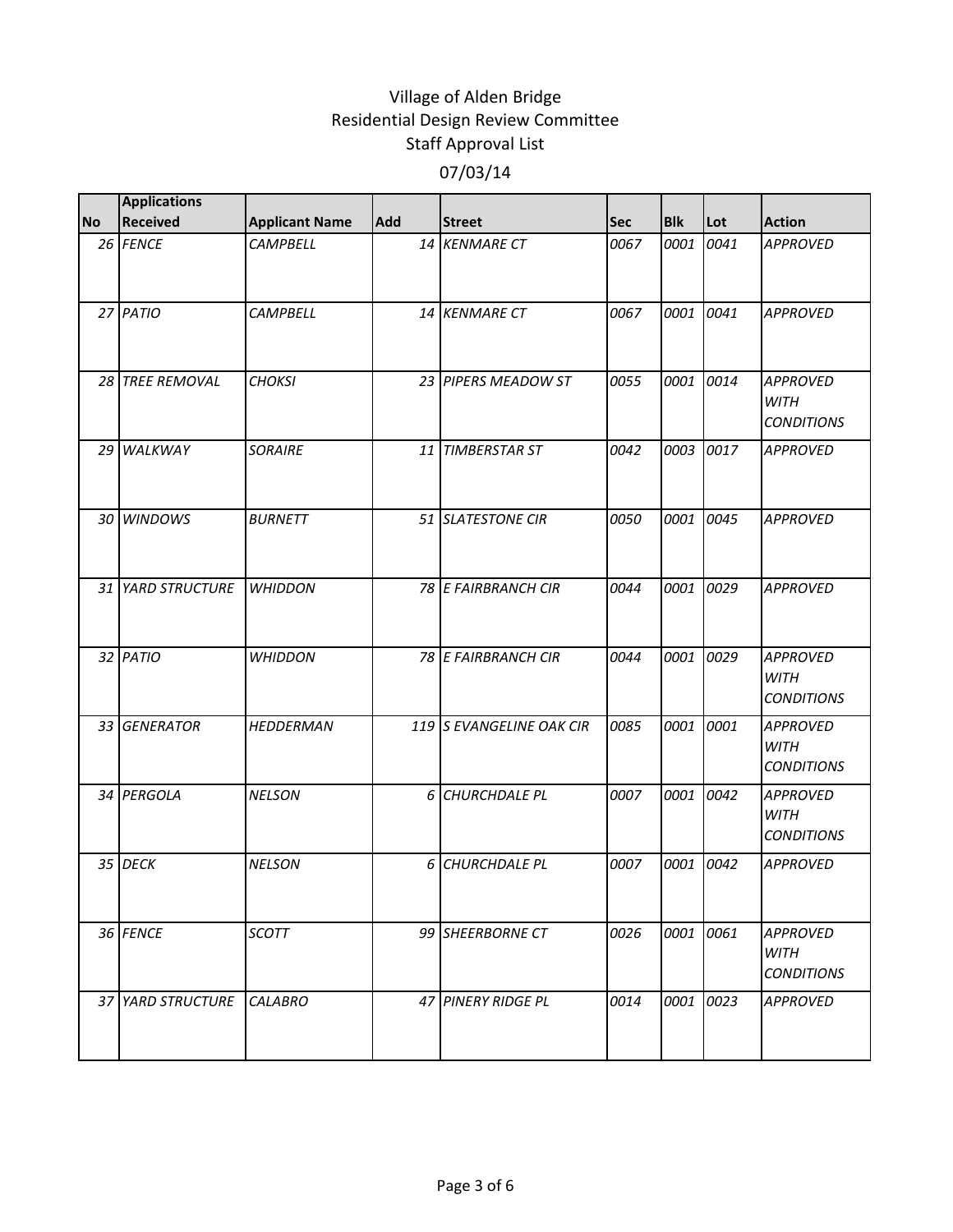|           | <b>Applications</b>        |                       |            |                         |            |            |      |                                                     |
|-----------|----------------------------|-----------------------|------------|-------------------------|------------|------------|------|-----------------------------------------------------|
| <b>No</b> | <b>Received</b>            | <b>Applicant Name</b> | <b>Add</b> | <b>Street</b>           | <b>Sec</b> | <b>Blk</b> | Lot  | <b>Action</b>                                       |
|           | 38 POOL                    | <b>SUMMERS</b>        |            | 10 E GASLIGHT PI        | 0026       | 0001       | 0008 | <b>APPROVED</b><br><b>WITH</b><br><b>CONDITIONS</b> |
|           | 39 POOL                    | <b>OLIVER</b>         |            | 146 LATTICE GATE ST     | 0035       | 0002       | 0003 | APPROVED<br><b>WITH</b><br><b>CONDITIONS</b>        |
|           | 40 PATIO                   | <b>FURLAN</b>         |            | 159 N MILLPORT CIR      | 0040       | 0003       | 0004 | <b>APPROVED</b>                                     |
|           | 41 POOL                    | <b>FURLAN</b>         |            | 159 N MILLPORT CIR      | 0040       | 0003       | 0004 | <b>APPROVED</b><br><b>WITH</b><br><b>CONDITIONS</b> |
|           | 42 TREE REMOVAL            | <b>MILLER</b>         | 93         | <b>W HOBBIT GLEN DR</b> | 0076       | 0002       | 0009 | <b>APPROVED</b>                                     |
|           | 43 WINDOWS                 | <b>COLLANTES</b>      |            | 43 E GREEN GABLES CIR   | 0009       | 0001       | 0011 | <b>APPROVED</b>                                     |
|           | 44 PATIO                   | <b>LEGOUBIN</b>       |            | 22 LAMPS GLOW PL        | 0005       | 0002       | 0045 | <b>APPROVED</b>                                     |
|           | 45 DECK                    | <b>LEGOUBIN</b>       |            | 22 LAMPS GLOW PL        | 0005       | 0002       | 0045 | <b>APPROVED</b><br>WITH<br><b>CONDITIONS</b>        |
|           | 46 PATIO COVER             | <b>LAWRENCE</b>       |            | 6 RILLWOOD PL           | 0050       | 0002       | 0031 | <b>APPROVED</b><br><b>WITH</b><br><b>CONDITIONS</b> |
|           | 47 SUMMER KITCHEN LAWRENCE |                       |            | 6 RILLWOOD PL           | 0050       | 0002 00031 |      | <b>APPROVED</b><br><b>WITH</b><br><b>CONDITIONS</b> |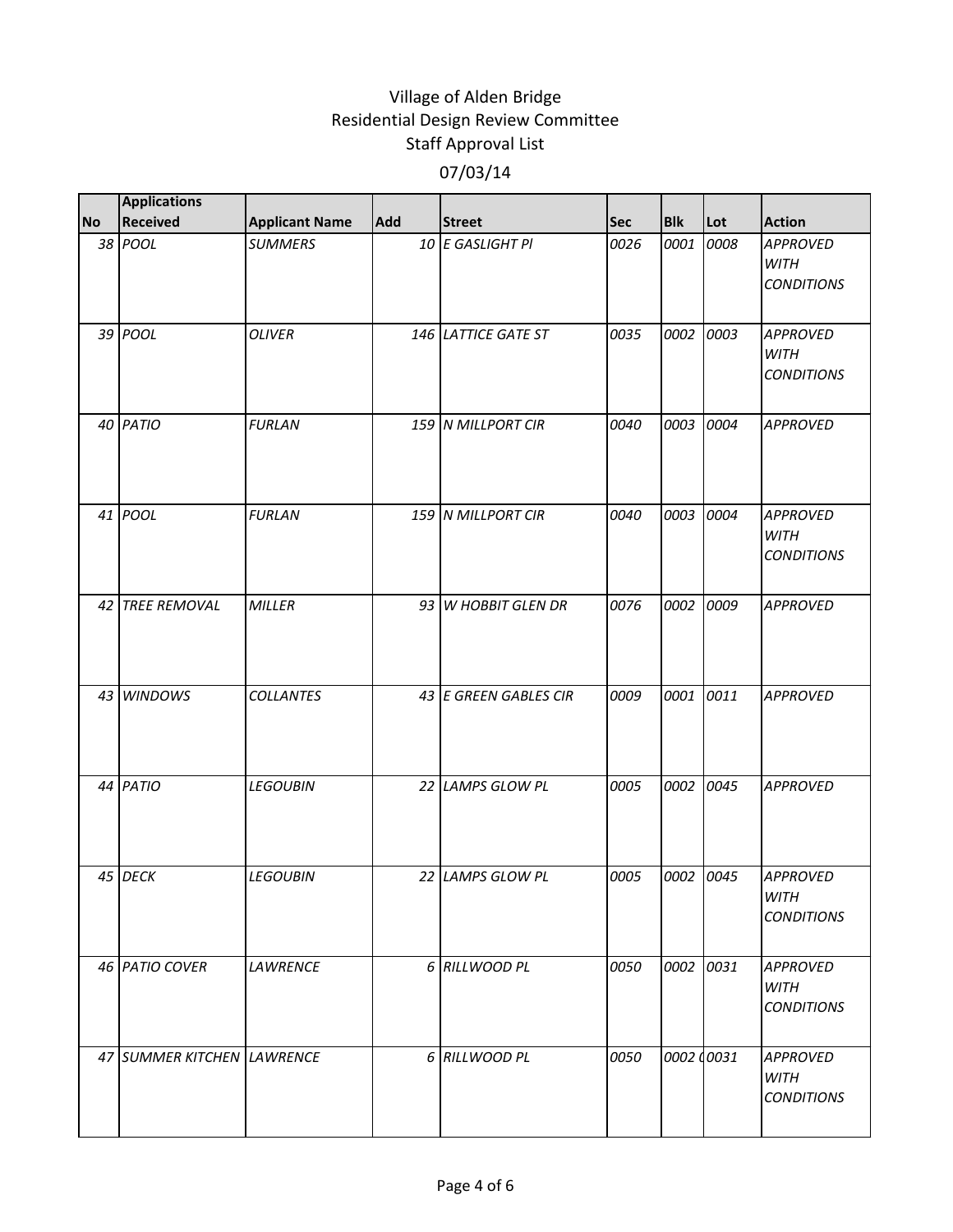|           | <b>Applications</b> |                       |            |                           |            |            |      |                                                     |
|-----------|---------------------|-----------------------|------------|---------------------------|------------|------------|------|-----------------------------------------------------|
| <b>No</b> | <b>Received</b>     | <b>Applicant Name</b> | <b>Add</b> | <b>Street</b>             | <b>Sec</b> | <b>Blk</b> | Lot  | <b>Action</b>                                       |
|           | 48 FIRE PLACE       | <b>LAWRENCE</b>       |            | 6 RILLWOOD PL             | 0050       | 0002       | 0031 | <b>APPROVED</b><br><b>WITH</b><br><b>CONDITIONS</b> |
|           | 49 POOL BARRIER     | <b>LAWRENCE</b>       |            | 6 RILLWOOD PL             | 0050       | 0002       | 0031 | <b>APPROVED</b><br><b>WITH</b><br><b>CONDITIONS</b> |
|           | 50 PAVING           | <b>LAWRENCE</b>       |            | 6 RILLWOOD PL             | 0050       | 0002       | 0031 | <b>APPROVED</b>                                     |
|           | 51 WALKWAY          | <b>MINARIK</b>        |            | 118 S EVANGELINE OAKS CIR | 0074       | 0003       | 0017 | <b>APPROVED</b>                                     |
|           | 52 GENERATOR        | <b>DONNELL</b>        | 34 I       | <b>WATERMINT PL</b>       | 0084       | 0001       | 0029 | <b>APPROVED</b><br>WITH<br><b>CONDITIONS</b>        |
|           | 53 POOL             | <b>FLEMING</b>        |            | 26 FOREST PERCH PL        | 0093       | 0001       | 0029 | <b>APPROVED</b><br><b>WITH</b><br><b>CONDITIONS</b> |
|           | 54 WALKWAY          | WEIR                  |            | 26 NIGHT HERON PL         | 0002       | 0002       | 0017 | <b>APPROVED</b>                                     |
|           | 55 WINDOWS          | WALLER                |            | 51 S PINEY PLAINS CIR     | 0007       | 0001       | 0018 | <b>APPROVED</b>                                     |
|           | 56 PATIO COVER      | <b>GRAHAM</b>         |            | 15 EMERY MILL PL          | 0086       | 0002       | 0032 | <b>APPROVED</b><br><b>WITH</b><br><b>CONDITIONS</b> |
|           | 57 COLOR CHANGE     | <b>VIVAS</b>          |            | 117 N VILLA OAKS DR       | 0052       | 0001       | 0030 | <b>APPROVED</b><br><b>WITH</b><br><b>CONDITIONS</b> |